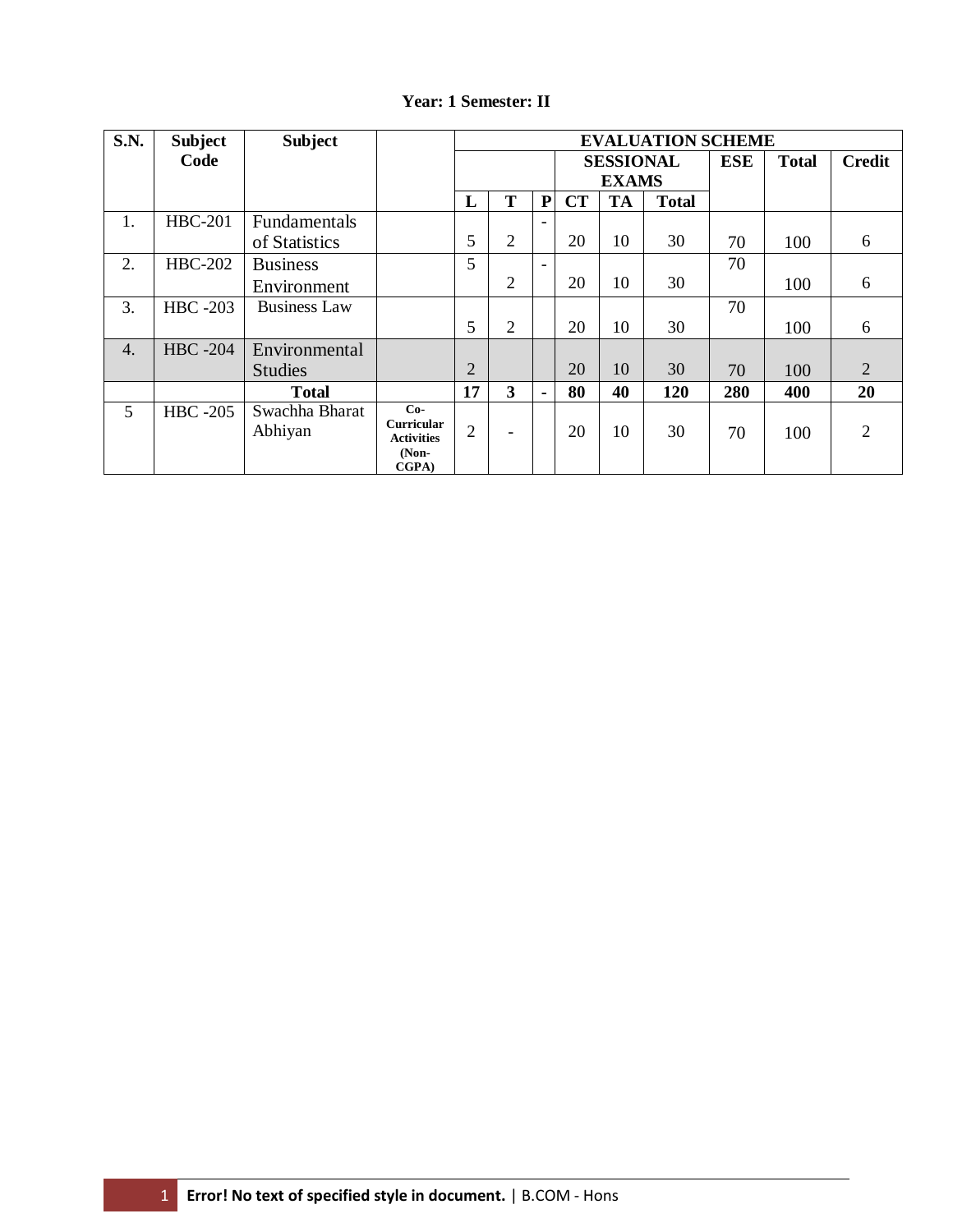# **Semester – II**

#### **Code-HBC-201 Fundamentals of Statistics**

*Learning Objectives :* 1.To understand the concept of population and sample. 2.To use frequency distribution to make decision. 3.To understand and to calculate various types of averages and variation.

- **Unit I** Introduction of Statistics Meaning, Definition, Importance and Limitation of Statistics.
- **Unit - II** Measure of Central Tendency Definition, Objectives and Charactersitics of Measure of Central Tendency- Types of Averages- Arithmetic Mean, Geometric Mean, Harmonic Mean, Median, Mode.
- **Unit - III** Measures of Dispersion and Skewness Meaning, Definition, Properties of Dispersion Range, Quartile Deviation - Mean Deviation, Standard Deviation. Coefficient of Variation, Karl Pearson's and Bowleys Measures of Skewness.
- **Unit - VI** Indian Statistics A General Idea of the growth of Statistics Relating to Population, Agriculture, Industry and National Income

#### *Learning Outcomes* **:-**

1. How to calculate and apply measures of location and measures of dispersion -- grouped and ungrouped data cases.

2. How to apply discrete and continuous probability distributions to various business problems.

3.Perform Test of Hypothesis as well as calculate confidence interval for a population parameter for single sample and two sample cases. Understand the concept of p-values.

4. Learn non-parametric test such as the Chi-Square test for Independence as well as Goodness of Fit

#### **Suggested Reading:**

1.Gupta, C.B. Statistical Method, Sultan Chand, Delhi.

2.Gupta, S.C. and Indra Gupta, Business Statistical, Himalaya Publication House, New Delhi.

3.Gupta, S.P. Business Statistics- S. Chand and Company, Delhi.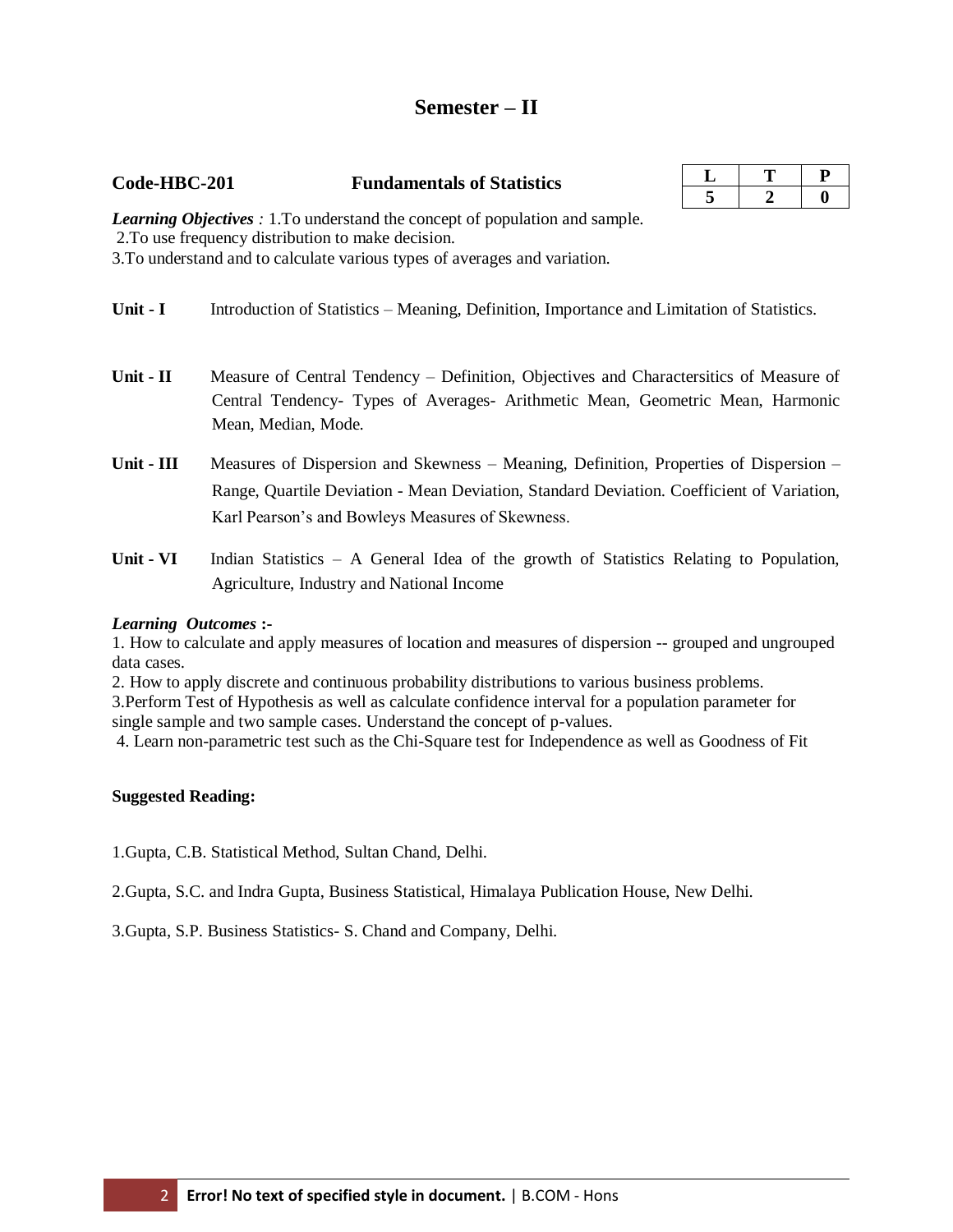#### *Learning Objectives* :

1.To develop knowledge base for demographic and environmental factors affecting Business.

2.To make the students aware of environmental problems related to Business and Commerce.

3.To inculcate values of Environmental ethics amongst the students.

- **Unit - I** Meaning , nature and importance of business environment, Components of business environment – economic, Socio- cultural, Political and legal, Economic environment of business in India.
- **Unit – II** Process and factors affecting economic development, Problems of Economic development, Unemployment, Poverty , Regional Imbalances, Price rise.
- **Unit - III** Economic Planning in India, Objectives and Progress of five year plans in India. Problems and Prospects of economy of Uttarakhand.
- **Unit – IV** Role of Government in business, Monetary and Fiscal Policy, Industrial and licensing Policy, Privatization, EXIM Policy.
- **Unit - V** International Environment, Globalization and liberalization, Major International Institution WTO and World Bank .

*Learning Outcomes:-*At the end of the course, student should be able to:

1. Discuss the supply and demand theory and its impact on insurance.

2. Explain the effects of government policy on the economic environment and insurance industry.

- 3. Outline how an entity operates in a business environment.
- 4. Describe how financial information is utilized in business.

#### **Suggested Reading**:

1.Sinha, V.C, and Sinha Ritika, Business Environment, Sahitya Bhawan Publishers & Distributors,Agra

2.Cherunilam, Francis, Business Environment, Himalaya Publishing House, New Delhi

3.Aswathappa, K.Essentials of Business Environment, Himalaya Publishing House, New Delhi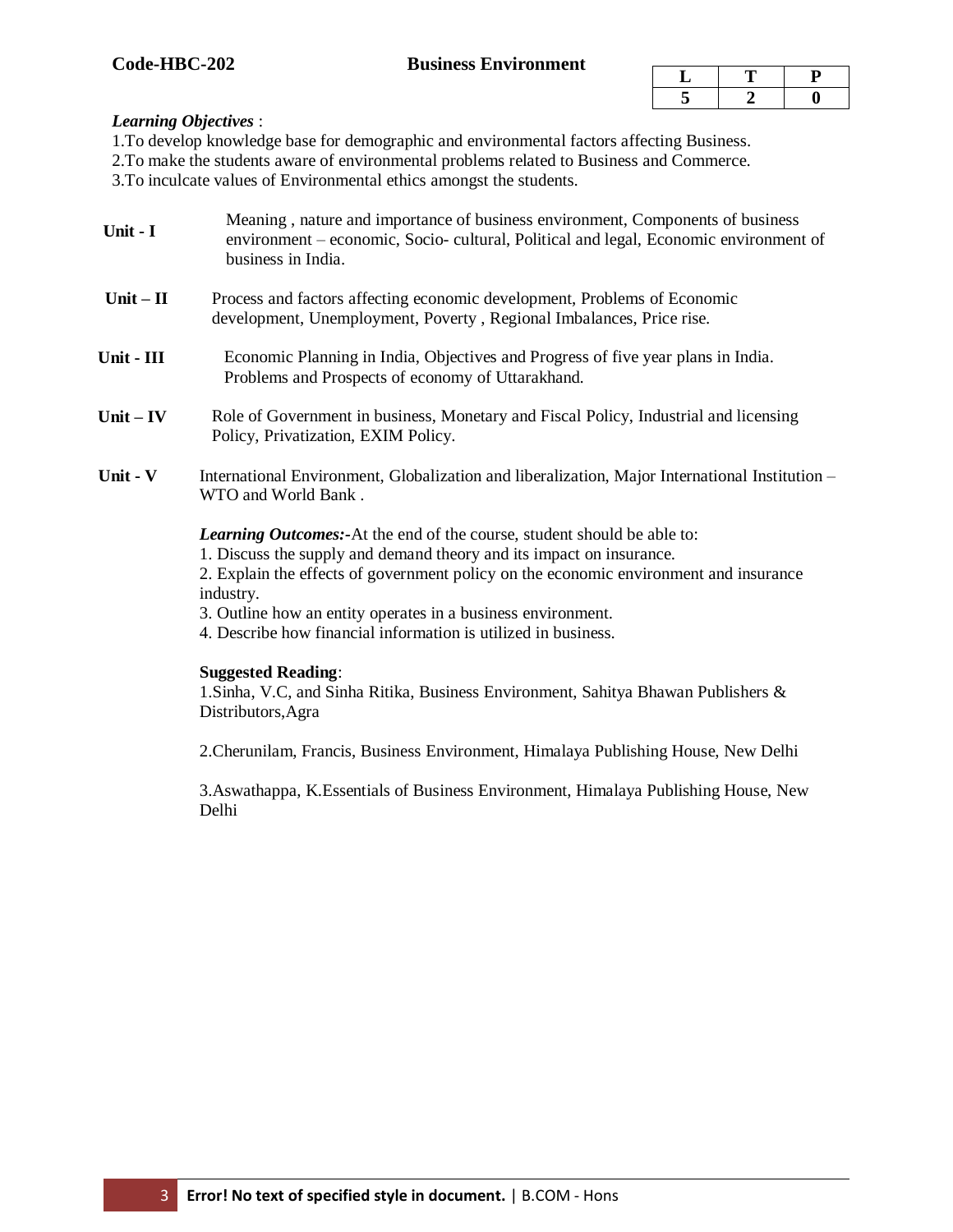*Learning Objective:* This course is designed to provide the student with knowledge of the legal environment in which a consumer and businesses operates, and to provide the student with knowledge of legal principles.

**Unit I-** Indian Contract Act: Definition and essentials, Contracts agreements, Offer & Acceptance Consideration, Capacity of parties Free Consent, Performance of Contracts, Terminal of Contract, Consequence and Remedies of Contract terminal.

**Unit II-** Contingent contract, Implied, Quasi contract, Indemnity Contract, Guarantee contract, Bailment, Lien, Pledge contract, Agency contract.

**Unit III-** Sales of Goods Act: Sale contract-Definition, Features, Formation of Contract Contents of sale contract-Goods, Price, Condition and Warranty, Ownership of goods and transfer, Performance of sale contract, Delivery, Rights of unpaid sellers, Auction Sale.

**Unit IV-** Indian Partnership Act: Definition and Nature of Partnership Partnership deed Mutual and Third parties relation of Partners, Registration of Partnership Dissolution of Partnership.

**Unit V-** Definition Features Types Recognition And Endorsement of Negotiable Instruments.

*Course Outcomes:* On completion of this course, learners will be able to:

1. On completion of this course, learners will be able to: appreciate the relevance of business law to individuals and businesses and the role of law in an economic, political and social context.

2. Identify the fundamental of Formation of a Company.

3. Examine how businesses can be held liable in tort for the actions of their employees

#### **Suggested Reading:**

1.Singh, Avtar, Company Law, Eastern Book Co., Lucknow

2.Date, V.S. Students Guide to Corporate Laws, Taxman, New Delhi

3.Majumdar and Kapoor Company Law, Taxman New Delhi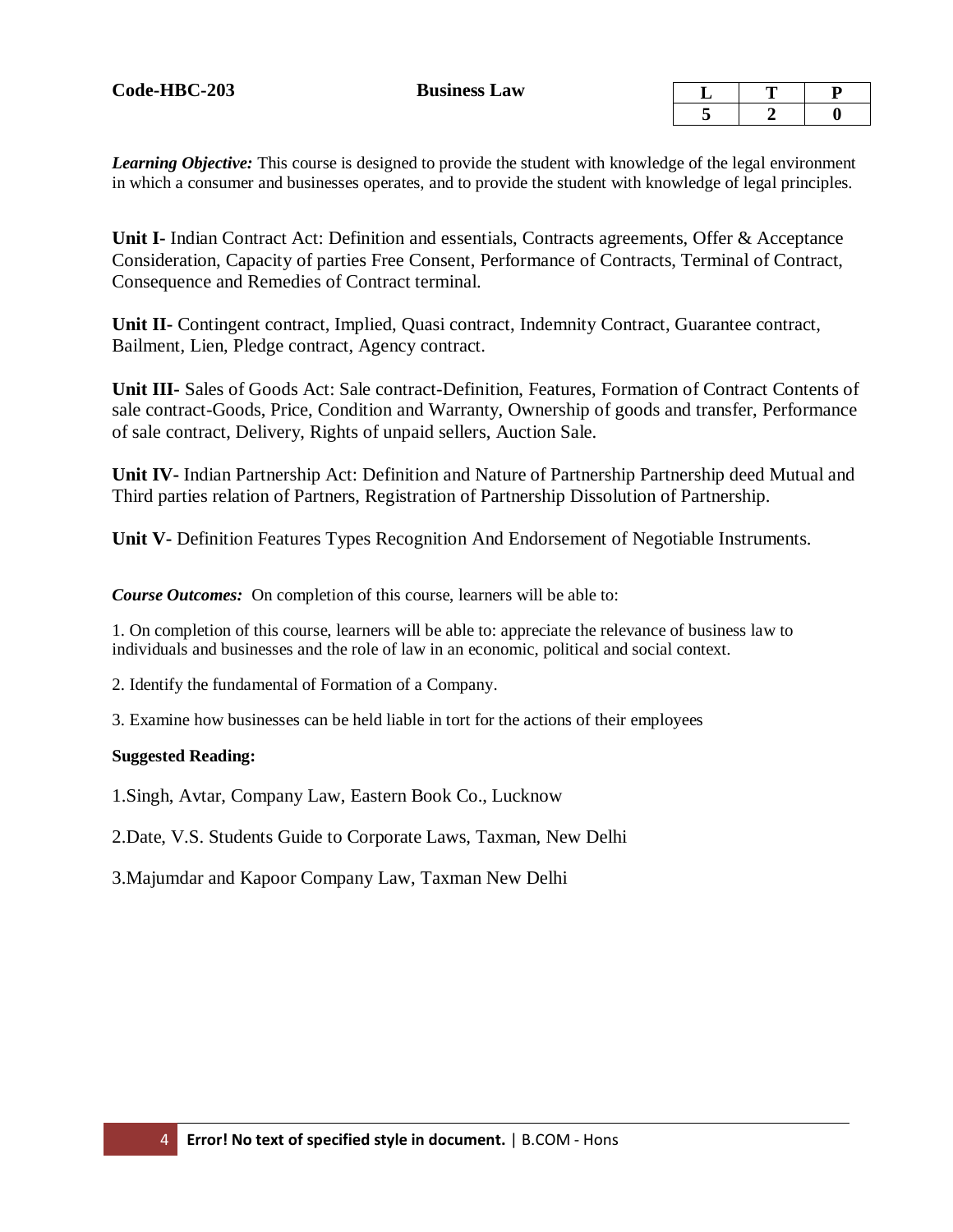*Learning Objectives:* The goal of this course is to provide students basic knowledge of environment and their role in life sustenance. The students can identify and analyze environmental problems as well as the risks associated with them.

#### **Unit-I**

Fundamentals of Environmental Management: Definition, principles and scope; Types and components of environment; Man- environment relationship; Causes of environment destruction; Environmental ethics; Environment Awareness Programmes.

#### **Unit - II**

Natural Resources - Awareness: Eco-system, Atmosphere, Land, Water, Forest, Mines & Minerals, Wetland, Bio-diversity, Conservation of natural resources.

#### **Unit- III**

Environmental Protection - Policies & Legislations: National environment policy, Environmental Legislations, International conventions and Agreements, GATT/WTO and environment, State Pollution Control Board, Role of NGOs.

#### **Unit- IV**

Environment Management System: ISO-14000, Environment Audit, Eco-Friendly products (Ecomark), Green Industry.

#### **Unit - V**

Environmental Impact Assessment (EIM): EIM-Methods and tools, Appraisal and clearance for industry, Evaluation Systems.

#### **Learning Outcomes:**

1. Student can recognize the environmental problem associated with development Apply the gained knowledge for the environmental conservation and its sustainability.

2. Demonstrate an integrative approach to deal with environmental issues with a focus on sustainable environmental management.

3 .Develop an ability to integrate the disciplines related to environmental concerns.

#### **References:**

- 1. N.K.Oberoi Environmental Management, Excell Books.
- 2. G.N.Pandey Environmental Management, Vikas.
- 3. K.M.Agrawal & P.K.Sikdar Text Book of Environment, Macmillan.
- 4. L.W.Canter Environmental Impact Assessment, Tata McGraw Hill.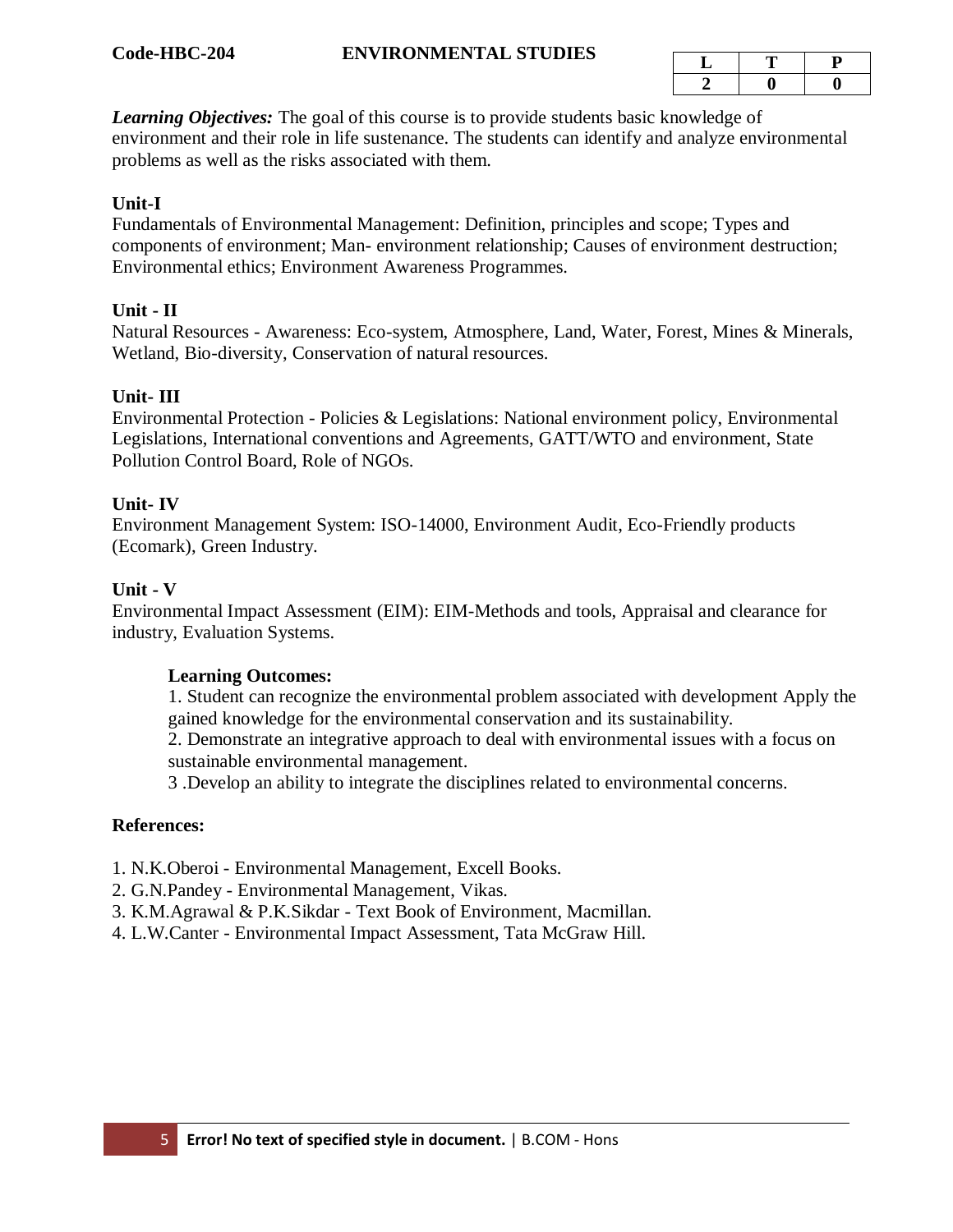# **Learning Objectives:**

- To promote Swachhata Awareness campaign in villages adopted by the University
- To understand the importance of cleanliness and hygienic living in villages to remain healthy and fit
- To apply class room knowledge of courses to field realities and improve quality of living in villages

# **UNIT: 1**

# **Introduction to Swachha Bharat Abhiyan, concept, scope, objectives an mode of functioning, Unnat Bharat Abhiyan and Swachha Bharat Abhiyan – comparison and integration.**

# **UNIT : 2**

# **Local Self Government and Swachha Bharat Abhiyan**

Introduction to Constitution, Constitutional Amendments on Panchayati Raj, Panchayati Raj Institutions (Gram Sabha, Gram Panchayat, Standing Committee), local civil society, local administration, Municipal Corporation & its functions and Administration. Role of Local Self Government in Swachha Bharat Abhiyan, Community participation in Swachh Bharat Abhiyan, Sanitation, Personal and community hygiene.

## **Assignment 2**

How effectively are Panchayati Raj institutions functioning in the village? What would you suggest to improve their effectiveness? Present a case study (written or audio-visual).

## **Field Visit – (4 Classes)**

## **UNIT : 3**

## **Water Management System in Village**

Water and waste water, water crisis, water conservation, climate change, rain water harvesting, reuse, borewell, recharge structures ,water disposal ,sewage system and its management, open defecation and Swachha Bharat Abhiyan.

**Smart Cities -** Concept of Smart Cities, Smart Cities and Swachha Bharat Abhiyan.

**Sustainable Development Goals** – concept, objectives and merits, UN and National intervention

## **Assignment: 1**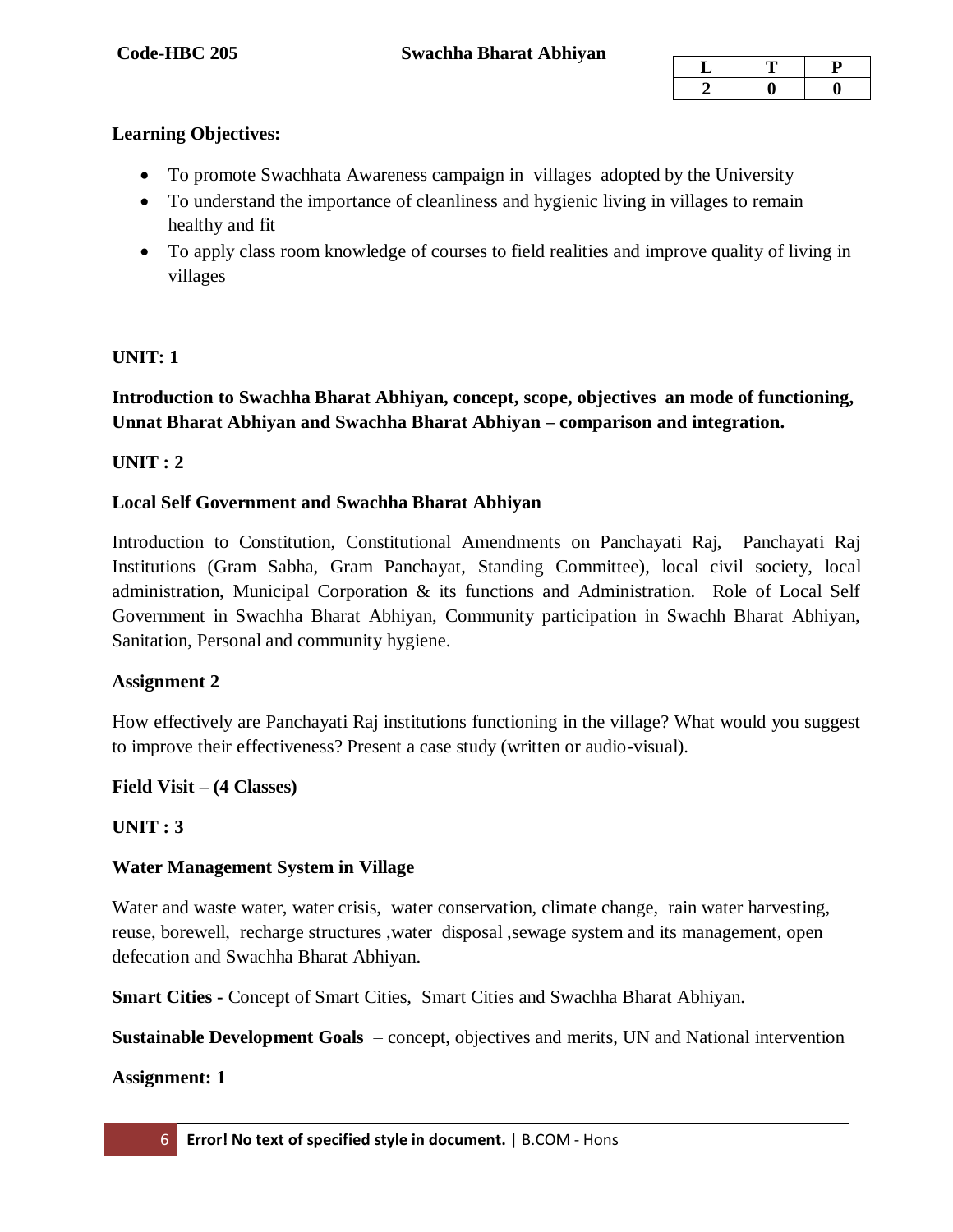Water Conservation – Opportunities, Mapping, Challenges & Viable Solutions.

Group discussion in class- (4)

# **Field visit (4 Classes)**

Awareness on Water Conservation

# **Assignment 3**

Project Report on Sustainable Development in India – Problems & Prospects.

# **Field Visit –(4 Classes)**

Awareness Campaign on Swachha Bharat Abhiyan

# **UNIT : 4**

# **Legal Aspects**

Pollution Control Boards-Central and State, Waste Management System (Sold and Liquid), Waste disposal,

# **Assignment 2**

Waste Management System in the villages – Challenges & Opportunities.

# **Field Visit – (4 Classes)**

Awareness on Waste Management System in the Village

# **Activities to be undertaken under Swachh Bharat Abhiyan**

- Cleanliness in the offices /Departments/surroundings and nearby areas
- Segregation of waste and proper disposal of garbage as per pollution control board norms
- Cleanliness/Bus stand/Public places and Market places
- Periodic cleaning of hostel messes
- Developing green belt on roadside of the campus to prevent aerosol pollution
- One day cleanliness awareness camop in the villages adopted undr Unnat Bharat Abhiyan
- To ensure that facility of toilets fresh drinking water, first aid and basic amenities be provided by the contractor to the labourers staying in the campus
- Awareness of people about sanitation related issues and trigger a change in sanitation related behaviour